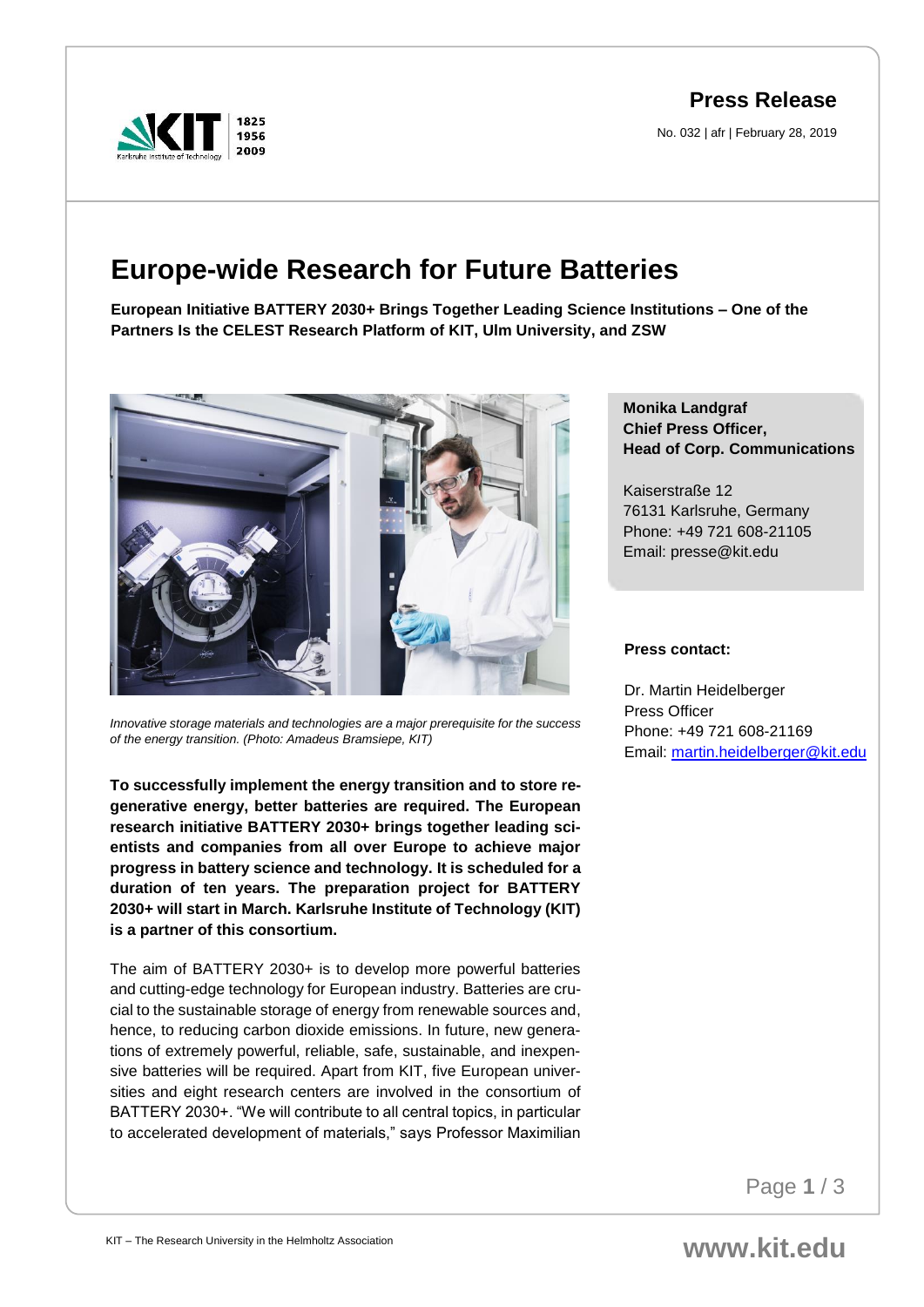

Fichtner, Head of the Energy Storage Systems Group of KIT's Institute of Nanotechnology. The chemist also is Deputy Director of the Helmholtz Institute Ulm and Scientific Director of the Center for Electrochemical Energy Storage Ulm & Karlsruhe (CELEST for short). CELEST pools the know-how of 29 institutes of KIT, Ulm University, and the Center for Solar Energy and Hydrogen Research Baden-Württemberg (ZSW). It is the biggest research platform in the area of electrochemical energy storage in Germany.

"BATTERY 2030+ is about changing the way we have done research and development, for example by including Artificial Intelligence (AI)." Fichtner points out. AI-based data evaluation of a large number of samples produced by robots might reveal the behavior of certain materials and answer the question of how a material has to be structured to exhibit certain properties. "By pooling European expertise in these areas, we have the chance to be among the world's leaders in battery development and to be competitive with groups in the USA and Asia," Fichtner adds. He also coordinates the Cluster of Excellence "Post Lithium Storage" (POLiS) acquired by KIT and Ulm University within the Excellence Strategy launched by the federal government and the federal states.

The BATTERY 2030+ research initiative is coordinated by Kristina Edström, Professor of Inorganic Chemistry at Uppsala University in Sweden. "With BATTERY 2030+, we address all challenges encountered in the manufacture of high-performance batteries," the scientist says. "For this purpose, we will establish a platform to more rapidly detect new battery materials by means of machine learning and artificial intelligence. We are particularly interested in the interfaces in batteries, where reactions take place that adversely affect the battery's service life. We will design smart functions of the complete system down to the battery cell level and pay particular attention to sustainability," Edström adds. "The duration of ten years of the BATTERY 2030+ initiative gives the partners the planning security needed in science when shaking at the foundations of the process," Maximilian Fichtner emphasizes.

## **About the BATTERY 2030+ Consortium**

Apart from Karlsruhe Institute of Technology, five universities are partners of the BATTERY 2030+ consortium: Uppsala University, Polytechnical Institute of Torino, the Technical University of Denmark, the Free University of Amsterdam, and the University of Münster. In addition, several research centers have joined the consortium, namely, the French Research Center for Alternative Energies and Nuclear Energy CEA, the French National Center for Scientific Research CNRS, Forschungszentrum Jülich, Fraunhofer Society, Fundacion